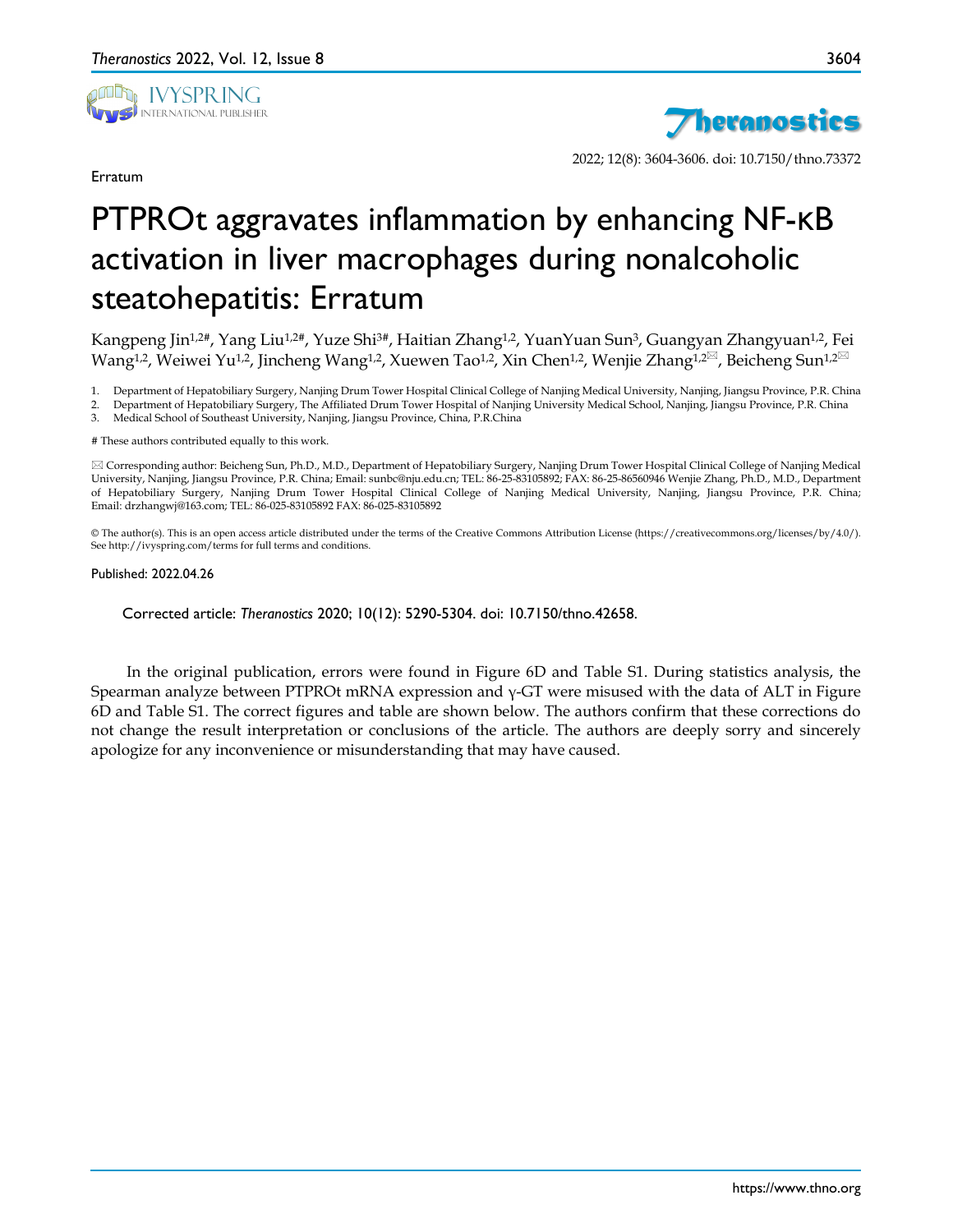

Fluorescence microscopy of PTPROt and CD68 in the section from the liver tissues of individuals without NAFLD (no steatosis;  $n = 24$ ), with simple steatosis (n = 32), or with NASH (n = 54), described in Table S3. (Green: PTPROt; Red: CD68; Blue: DAPI; Bar = 100 μm). B. Statistical analysis of PTPROt signal points in Figure 6A. C. PTPROt mRNA levels in liver macrophages isolated from the livers of individuals without NAFLD (no steatosis; n = 24), with simple steatosis (n = 32), or with NASH (n = 54), described in Table S3. D. Pearson's comparison analyses of the correlation between PTPROt mRNA levels described in Fig 1.C and NASH (r = 0.9274), BMI (r = 0.6307), serum ALT concentrations (r = 0.8391), serum AST concentrations (r = 0.8739), serum TG concentrations (r = 0.7875) and serum y-GT concentrations (r = 0.8624) (n = 110). P < 0.0001 for all of these correlations by Spearman's rank correlation coefficient analysis. Abbreviations: ALT: Alanine aminotransferase; AST: Alanine aminotransferase; BMI: body mass index; DAPI: 4',6-diamidino-2-phenylindole; HDL: High Density Lipoprotein; LDL: Low Density Lipoprotein; NASH: nonalcoholic steatohepatitis; PTPROt: Protein tyrosine phosphatase receptor type O truncated isoform; qRT-PCR: quantitative real-time PCR; TG: Triglyceride; γ-GT: γ-glutamyl transpeptidase.